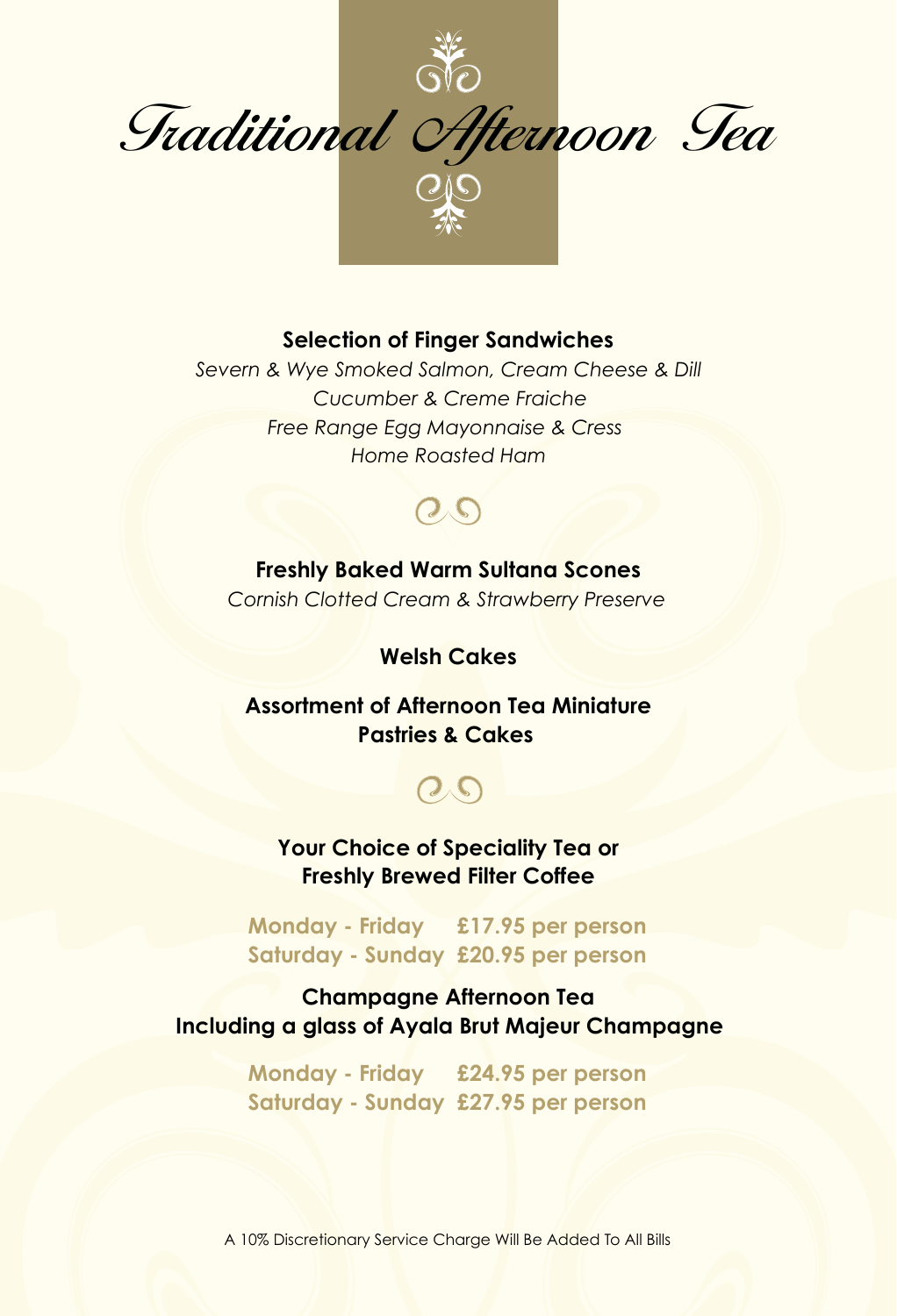

**Selection of Finger Sandwiches English Breakfast** *(Black) Finlandia Lime, Triple Sec, Cranberry Juice, Lime Juice* **Cosmopolitan - £8.00**

*Cucumber, Dill and Cream Cheese*  **Rhubarb Blitz - £8.00** *Free Range Egg Mayonnaise and Cress*  **Assam, Mokalbari Estate** *(Black) Caorunn Gin, Rhubarb Liqueur, Lemon Juice, Ginger Ale*

> *Classic notes of sweet malt.* **Espresso Martini - £8.00** *Finlandia Vodka, Kahlua, Espresso, Sugar*

**Freshly Baked Warm Sultana Scones** *A blend of a black tea from antique trees and bergamot oil*   **Razmopolitan - £8.00** *with Cornish Clotted Cream and Strawberry Preserve from Sicily. Berry Vodka, Raspberry Liqueur, Raspberry Purée, Cranberry and Lime Juice*

> **Kir Royale - £9.50 Assortment of Afternoon Tea Miniature**  *From Fujian Province, China. Incredibly sweet and floral with Creme de Cassis, Ayala Brut Majeur Champagne*

**Pastries and Cakes Champagne Cocktail - £9.50 Iron Goddess of Mercy** *(Oolong) Brandy, Sugar, Angostura Bitters, Ayala Brut Majeur Champagne*

*body and sweet finish.* **CHAMPAGNE BY THE GLASS**

**Your Choice Ayala Brut Majeur - £7.95 Freshly Brewed Filter Coffee Blood Orange** *(Puerh)* **Ayala Rose Majeur - £8.95 £16.50 per person** *Succulent and soothing blend. The rich body of the puerh tea working*  **Bollinger NV - £11.95**

**Vivoli Prosecco Extra Dry - £29.00**<br> **Argela Baut Mateur - 640.00 Including a glass of Mercier Champagne** *The fresh minty flavour and aroma is perfectly balanced with the*  **Ayala Rose Majeur - £45.00 E22.00**<br>**Performance of a sweet edge to the blend of added to the blend.** The highest system of a sweet edge to the highest system of a sweet edge to the highest system of a sweet edge to the sweet system of a sweet edge *IN HARMONY CHAMPAGNE & SPARKLING WINE* **Peppermint** *(Rooibos)* **Ayala Brut Majeur - £40.00 bergamot of the single infusion. Caffeine free. Caffeine free. Caffeine free. Caffeine free. Caffeine free. Caffeine free. Caffeine free. Caffeine free. Caffeine free. Caffeine free. Caffeine free. Caffeine free. Caffeine Bollinger Rose NV - £75.00**